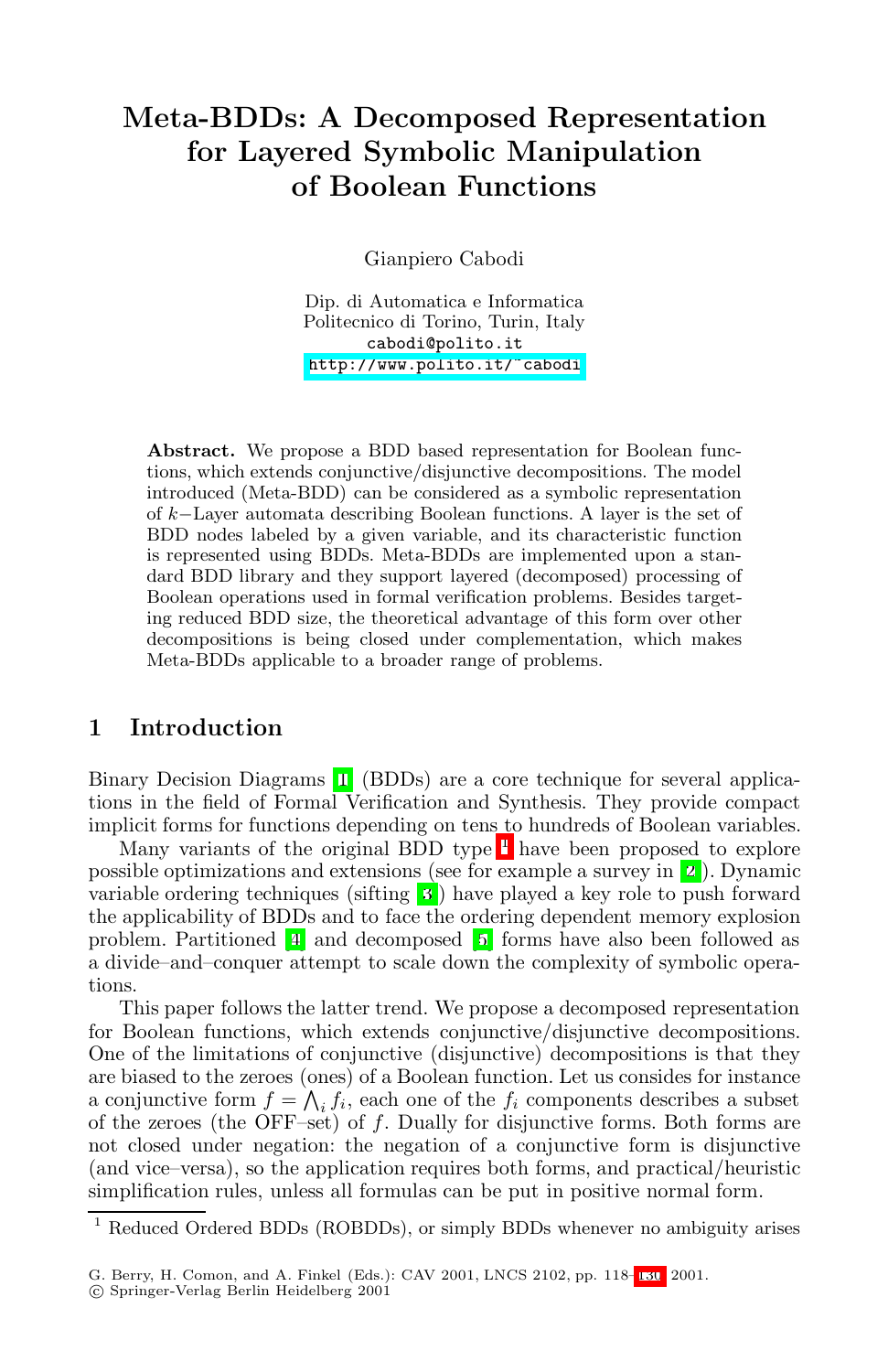Our work proposes a decomposed form evenly oriented to represent both the zeroes and the ones of a Boolean function. Besides looking at a compact format, we look for efficient symbolic manipulation in the decomposed form. Our solution can be canonical, it is closed under negation, and it supports standard Boolean operations and quantifiers, so it may be applied to BDD based combinational and sequential verification problems. To find the most suitable way of describing this new decomposed form, we adopt an automaton model, which has recently been proposed to describe Boolean functions within an explicit reachability framework [\[6\]](#page-12-4). We see a BDD (and the related Boolean function) as an automaton, and we describe it through a set of BDDs. We thus use the term *Meta–BDD* for the decomposed form.

In the sequel, we will briefly overview some preliminary concepts and related works, then we will introduce Meta-BDDs and the related symbolic manipulations. We will finally present some experimental results attained with a prototype implementation.

### **2 Preliminaries and Related Works**

Binary Decision Diagrams (BDDs) [\[1](#page-12-5)[,2\]](#page-12-0) are directed acyclic graphs providing a canonical representation of Boolean functions. Starting from a non reduced Ordered BDD (OBDD), the Reduced OBDD (ROBDD [\[1\]](#page-12-5)) for a given Boolean function is obtained by repeatedly applying two well known reduction rules: (1) *Merging rule* (two isomorphic subgraphs are merged), and (2) *Deletion rule* (a BDD node whose two branches point to the same successor is deleted).

Simple graph algorithms, working *depth–first* on BDDs, implement many operators: apply, ite (if–then–else), and existential/universal quantifiers are well–known examples. BDDs have been widely used in verification problems to represent functions as well as sets, by means of their characteristic functions. Operations on sets are efficiently implemented by Boolean operations on their characteristic functions. The notation  $\chi_A$  is usually adopted for the *characteristic function* of a set A. For instance, let A, B be two sets, and  $\chi_A$ ,  $\chi_B$  their characteristic functions, we write:

$$
\chi_{A\cup B}=\chi_A\vee\chi_B, \chi_{A\cap B}=\chi_A\wedge\chi_B, \chi_{A-B}=\chi_A\wedge\neg\chi_B
$$

For sake of simplicity, we make a little abuse of notation in the rest of this paper, and we make no distinction between the BDD representing a set, the characteristic function of the set and the set itself.

#### **2.1 State Sets Represented by** *k−***Layer DFAs**

A given Boolean function  $f(x): \{0,1\}^k \to \{0,1\}$  is represented by Holzmann and Puri [\[6\]](#page-12-4) as a Deterministic Finite Automaton (DFA). They introduce k−*Layer DFAs* to describe sets of states within a verification framework based on explicit reachability. An automaton accepts input strings of length  $k$ . In the Boolean case,  $\{0,1\}$  is the input alphabet, the automaton accepts a set  $S \subseteq \{0,1\}^k$  of k−tuples, and each layer in the automaton corresponds to an input bit of the function describing a state set.

A k−Layer DFA has one initial and two terminal states, the accepting terminal state 1, and the rejecting terminal state 0. The automaton is minimized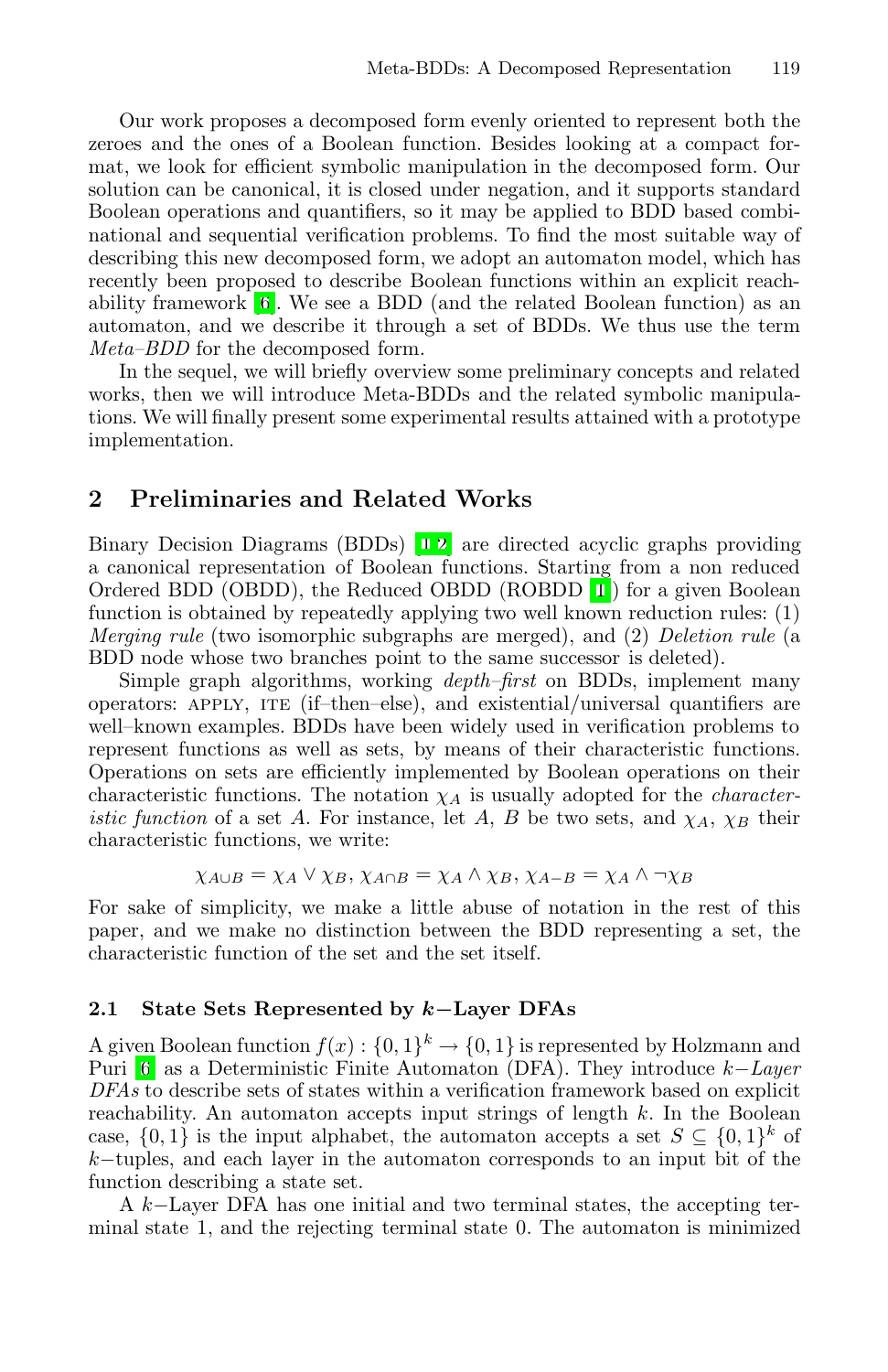

<span id="page-2-0"></span>**Fig. 1.** *A BDD (a) and a* k−*Layer DFA (b) for the same Boolean function. The deletion rule is not applied to the* k−*Layer DFA.*

if states which have exactly the same successors are merged together. The automaton describing a Boolean function has a close relationship with the BDD representing it, with a variable ordering corresponding to the input string ordering. A k−Layer DFA is minimized by only using the merging rule, whereas the deletion rule is avoided, to keep input strings of length k.

As an example, Figure [1](#page-2-0) shows the BDD (a) and the DFA (b) for the same Boolean function. Given a BDD variable ordering corresponding to the layers, the two representations have similar shapes, but no implicit variables are present in the k−Layer DFA.

### **2.2 McMillan's Conjunctive Decomposition**

McMillan's canonical conjunctive decomposition [\[5\]](#page-12-3) is another relevant starting point for this work. The automaton representation is proposed by McMillan, too. He sees a BDD representing a set of states as a *"finite state automaton that reads the values of the state variables in some fixed order, and finally accepts or rejects the given valuation"*.

A function  $f(x_1,...,x_n)$  is decomposed as  $f = \bigwedge_{i=1}^n f_i$ , the *i*-th conjunctive component being defined as  $f_i = f^{(i)} \downarrow f^{(i-1)}$ . The  $f^{(i)}$  functions are the projections of f onto growing sets of variables  $f^{(i)}(x_1, ..., x_i) = \exists (x_{i+1}, ..., x_n) \cdot f(x)$  and  $\downarrow$  is the generalized cofactor "constrain" operator [\[7,](#page-12-6)[8\]](#page-12-7). Conjunctive components have growing support  $(f_i = f_i(x_1, ..., x_i))$ , and the representation is canonical given a variable order for projections (which is not necessarily the same as the BDD variable order). Cofactoring is a major source of BDD size reduction for this representation, due to the BDD simplification properties of the generalized cofactor operator: the BDD representing  $q \downarrow f$  is often (not always <sup>[2](#page-2-1)</sup>!) smaller

<span id="page-2-1"></span><sup>&</sup>lt;sup>2</sup> Since "constrain" may introduce new variables (and BDD nodes) in the cofactored term, simplification is not always achieved. Other variants of generalized cofactor have been introduced to expecially address simplification tasks. An example is the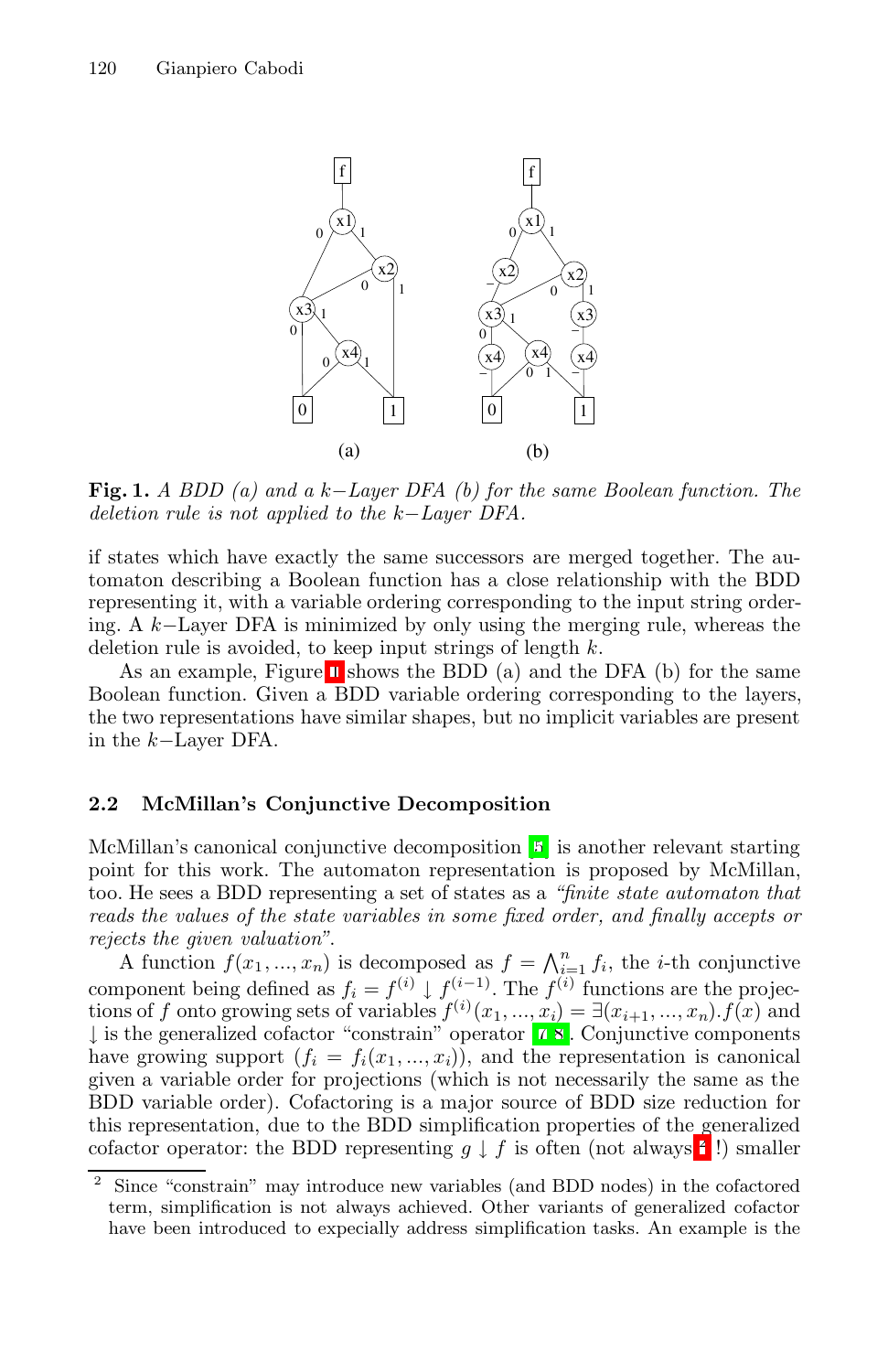than the BDD of g, and the decomposition  $f^{(i)} = f^{(i-1)} \wedge (f^{(i)} \downarrow f^{(i-1)})$  exploits this fact, expecially in cases of factors with *disjoint supports* or supports including *conditionally independent variables*.

Conjunction, disjunction and projection (existential quantification) algorithms are also proposed in [\[5\]](#page-12-3), in order to use the decomposition in symbolic model checking problems that can be put in positive normal form (with negation only allowed on literals). They can be summarized as follows.

**Conjunction.** is the simplest operation. The result of a conjunction  $fg$  is computed in two steps. An intermediate result  $t$  is first evaluated by conjoining the couples of corresponding components  $f_i$  and  $g_i$  bottom-up (with decreasing i), and applying a "reduction" <sup>[3](#page-3-0)</sup> process:

$$
t_n = f_n g_n
$$
  

$$
t_{i-1} = f_{i-1} g_{i-1} \exists x_i . t_i
$$

The intermediate result is then "normalized" top-down (by increasing  $i$ ) for canonicity (and BDD simplification):  $h_i = t_i \downarrow h_1 \downarrow ... \downarrow h_{i-1}$ . The decomposed conjunction thus results in a linear number of conjunction and projection operations, and a quadratic number of cofactor operations.

**Disjunction.** is a less natural operation for conjunctive decompositions. The i-th component of  $h = f \vee g$  should be evaluated by taking into account all components of the operands from 1 to i:

$$
t_i = \bigwedge_{j=1}^i f_j \vee \bigwedge_{j=1}^i g_j
$$
  

$$
h_i = t_i \downarrow h_1 \downarrow \dots \downarrow h_{i-1}
$$

This is not efficient, because of the explicit computation of conjunctions and delayed normalization. So a more efficient computation, with interleaved normalization, is proposed:

$$
h_i = \bigwedge_{j=1}^i (f_j \downarrow h_1 \downarrow \dots \downarrow h_{i-1}) \vee \bigwedge_{j=1}^i (g_j \downarrow h_1 \downarrow \dots \downarrow h_{i-1})
$$

resulting in a quadratic number of conjunction and cofactor, and a linear number of disjunction operations (which is more complex than the previous conjunction case).

**Projection** (Existential Quantification  $h = \exists S.f.$ ) has the same problems as disjunction, and it is computed in a similar way:  $h_i = \exists S.(\bigwedge_{j=1}^{i} (f_j \downarrow h_1 \downarrow ... \downarrow$  $(h_{i-1})$ ) Again a quadratic number of conjunction and cofactor operations (and a linear number of quantifications) is required.

<sup>&</sup>quot;restrict" cofactor  $[9]$ , which locally abstracts from  $f$  variables not found in  $g$ . But some nice properties of "constrain" are lost, and canonicity of conjunctive decomposition is not guaranteed.

<span id="page-3-0"></span><sup>&</sup>lt;sup>3</sup> Reduction is a term we bring from breadth-first BDD manipulation (indicating a postponed application of merging and deletion rules) [\[10\]](#page-12-9). It was not used in [\[5\]](#page-12-3)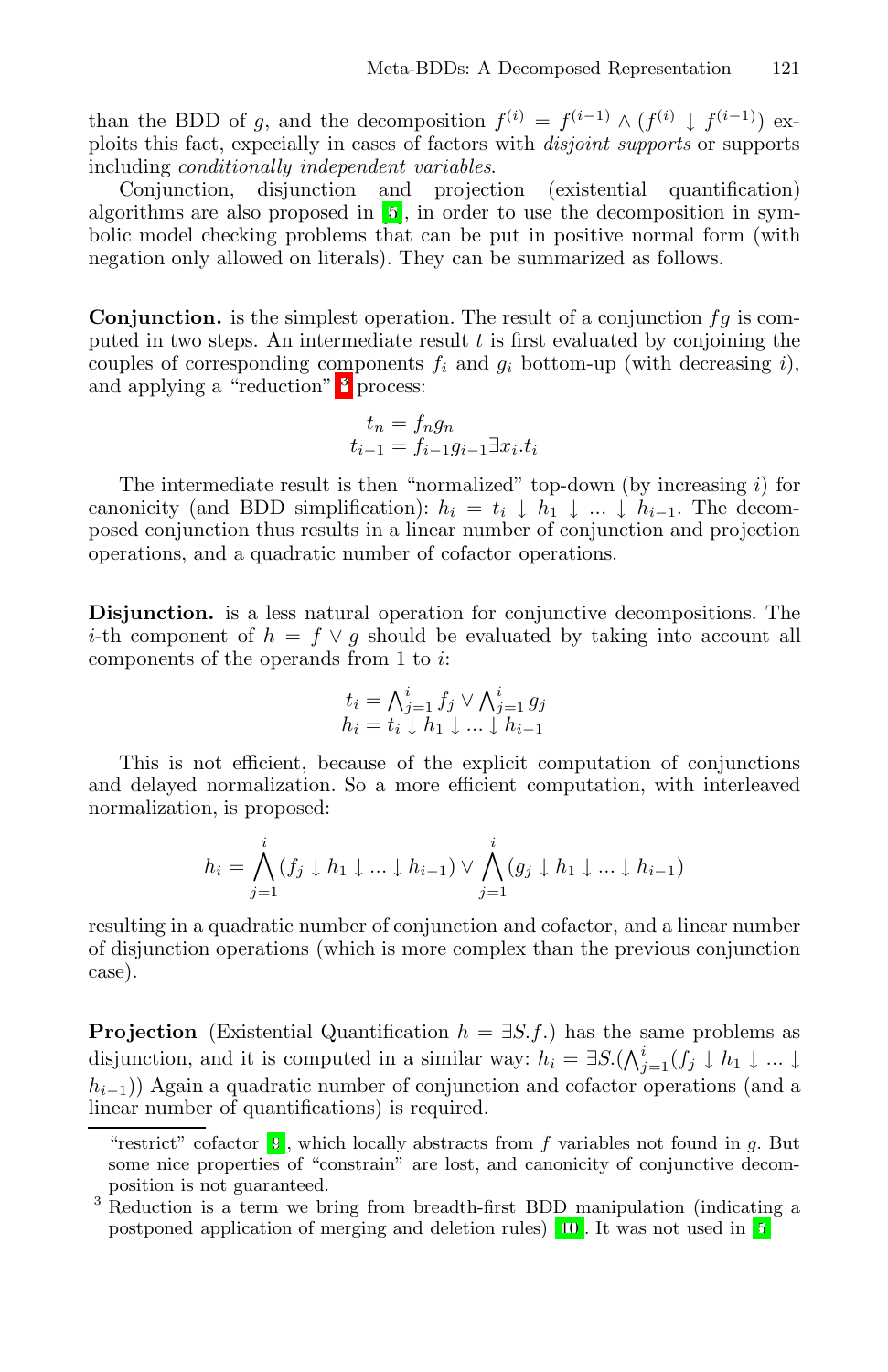#### **2.3 Incompletely Specified Boolean Functions**

An incompletely specified Boolean function is a function defined over a subset of  $\{0, 1\}^n$ . The domain points where the function is not defined are called *don't care* set, whereas the points where the function is defined as true or false are called *ON-set* and *OFF-set*, respectively (the union of ON-set and OFF-set is called *care* set).

Given an incompletely specified function  $f$ , we will use the notation  $f$ . for the ON-set,  $f.$  of f for the OFF-set, and  $f.dc$  for the don't care set. Two of them are enough to completely characterize  $f$ , since they have null mutual intersections and their union is the domain space. So f might be represented by the couple  $f = (f.on, f.off)$ , being  $f.dc = \neg(f.on \vee f.off)$ . Another way to represent f is the interval of completely specified functions  $f = [f \cdot on, \neg f \cdot off].$ 

### **3 Meta-BDDs. Describing a BDD by a Layered Set of BDDs**

This section defines Meta-BDDs. They are **not** a new type of Decision Diagram for Boolean functions. We introduce them as a layered set of BDDs used to describe a Boolean function. We view a BDD as a DFA, and we use other BDDs to describe it by layers of variables, and to symbolically encode breadth–first computations of BDD operators.

We can also view Meta-BDDs as an extension of McMillan's canonical conjunctive decomposition [\[5\]](#page-12-3). Our representation is more general, since it includes conjunctive as well as disjunctive decompositions, and it is closed under Boolean negation. It is canonical under proper conditions.

Let us define the i–th layer as the set of nodes labeled by the  $x_i$  variable. We characterize the layer with the BDD paths reaching terminals (either 1 or 0) from  $x_i$  nodes. In the automaton view of BDDs, this means that the accepting or rejecting final state is decided when testing the  $x_i$  variable. In the case of Figure [1,](#page-2-0) there is no path to terminal nodes from the  $x_1$  layer, there is one path to terminal 1 from the  $x_2$  layer  $(x_1x_2 = 11)$ , 3 paths to 0 at the  $x_3$  layer  $(x_1x_2x_3 = \{000, 010, 100\})$ , 3 paths to 1  $(x_1x_2x_3x_4 = \{0011, 0111, 1011\})$  and 3 paths to  $0$   $(x_1x_2x_3x_4 = \{0010, 0110, 1010\})$  from the  $x_4$  layer.

We describe a layer of a given function  $f$  by means of a function capturing the zeroes (paths to 0) and ones (paths to 1) of  $f$  at that layer. More specifically, we encode the *i*-th layer of f with an incompletely specified function  $f_i$ , such that the ON-set  $(f_i$ .on) is the set of ones of f at the *i*-th layer, and the OFF-set  $(f_i. \textit{off})$  is the set of zeroes of f at the *i*-th layer. As a consequence, the don't care set  $(f_i.dc)$  is the set of ones/zeroes reached by f at other layers.

We informally introduce the *Meta* representation of  $f$  (Meta-BDD if symbolically encoded by BDDs), as the set of  $f_i$  layers that completely characterize f. For each layer we represent the two sets of paths leading to the 1 and 0 terminals at that layer. In the case represented in Figure [1,](#page-2-0) this leads to the Meta form of Figure [2\(](#page-5-0)a).

A more accurate and formal definition of Meta-BDDs is obtained by introducing the Meta operator  $\ll^{\mathcal{M}}$ , working on incompletely specified Boolean functions.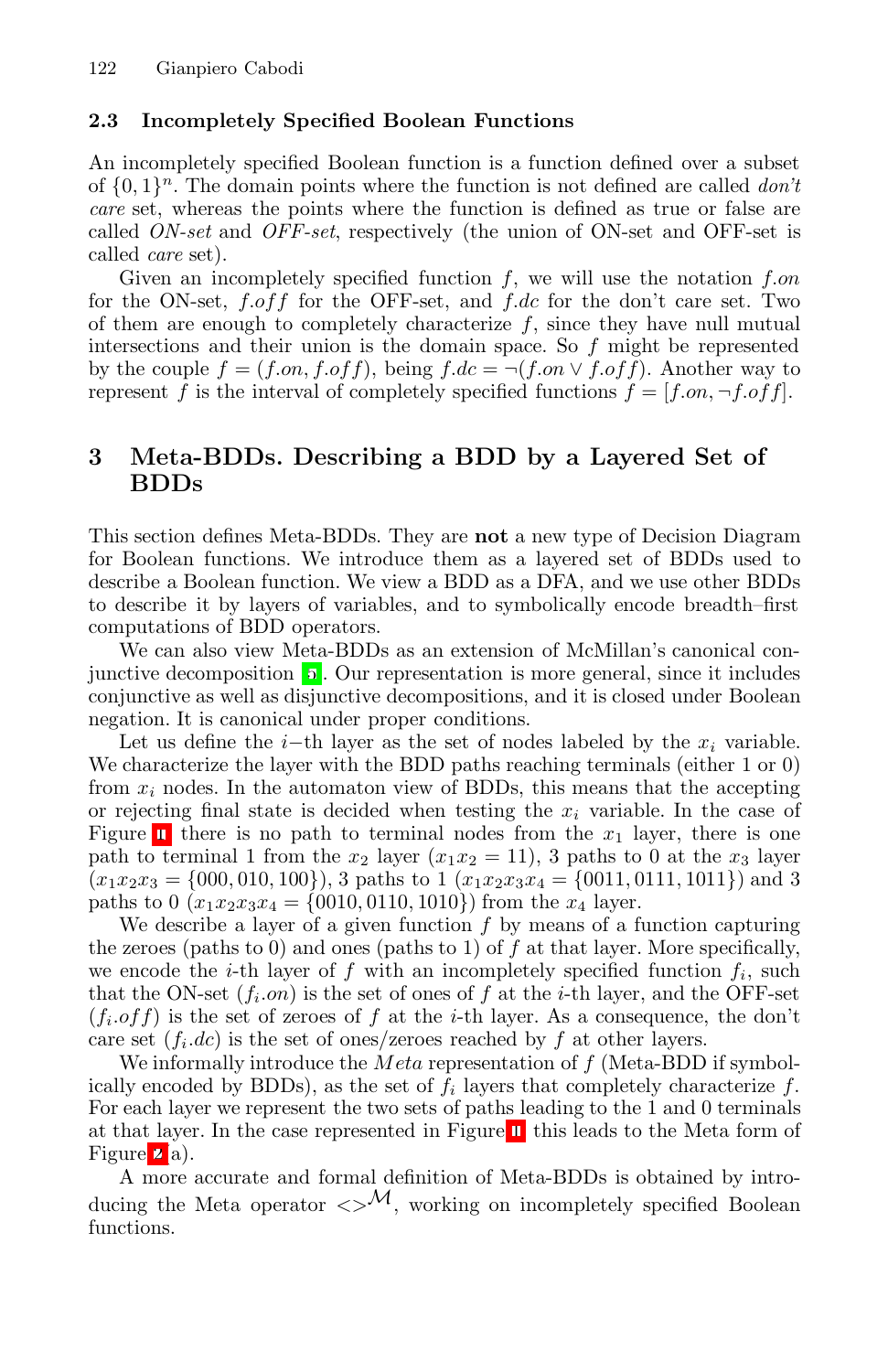$$
f_1 = (0,0)
$$
  
\n
$$
f_2 = (x_1x_2,0)
$$
  
\n
$$
f_3 = (0, \neg(x_1x_2)\neg x_3)
$$
  
\n
$$
f_4 = (\neg(x_1x_2)x_3x_4, \neg(x_1x_2)x_3\neg x_4)
$$
  
\n
$$
f_5 = (0, \neg(x_3)
$$
  
\n
$$
f_6 = (0, \neg x_3)
$$
  
\n
$$
f_7 = (x_1x_2,0)
$$
  
\n
$$
f_8 = (0, \neg x_3)
$$
  
\n
$$
f_9 = (x_4, \neg x_4)
$$
  
\n(a)  
\n(b)

<span id="page-5-1"></span><span id="page-5-0"></span>**Fig. 2.** *Layered Meta representations of* f*. Each*  $f_i = (f_i \cdot on, f_i \cdot off)$  *is exactly defined only for the ones and zeroes of* f *at the corresponding layer (a). Upper layers are used to simplify lower*  $f_i$ *s by means of cofactoring (b).* 

**Definition 1.** *Given two incompletely specified Boolean functions*  $f$  *and*  $g$ *,*  $h =$  $\langle f, g \rangle^{\mathcal{M}}$  *is an incompletely specified function, such that the ON-set (OFFset) of* h *is the ON-set (OFF-set) of* f *augmented with the portion of the ON-set (OFF-set) of* g *not covered by the care set of* f*:*

$$
\langle f, g \rangle^{\mathcal{M}} \stackrel{def}{=} \text{ITE}(\neg f.dc, f, g) \tag{1}
$$

The above definition can be rewritten as

$$
\langle f, g \rangle^{\mathcal{M}} = h \text{ such that } \begin{cases} h. on & = f. on \vee g. on \wedge \neg f. off \\ h. off = f. off \vee g. off \wedge \neg f. on \\ h. dc & = f. dc \wedge g. dc \end{cases}
$$

The operator returns the argument in the unary case  $(*f* > M = *f*)$  and it is associative

 $<< f, g >^{\mathcal{M}}$ ,  $h >^{\mathcal{M}} = < f, < g, h >^{\mathcal{M}} >^{\mathcal{M}} = < f, g, h >^{\mathcal{M}}$ 

We are now ready to formally define the Meta decomposition of  $f$  in  $n$  components.

**Definition 2.** *The Meta decomposition of a Boolean function* f *is an ordered set of components that produces* f *if given as argument to the*  $\langle >^{\mathcal{M}}$  *operator:* 

$$
f_{[1,n]}^{\mathcal{M}} \stackrel{def}{=} \langle f_1, f_2, ..., f_n \rangle^{\mathcal{M}} = f
$$

*A Meta-BDD is a BDD representation of a Meta decomposition.*

We adopt  $[i, j]$  subscripts to indicate intervals of components, and we optionally omit them if clear from the context (we use  $f^{\mathcal{M}}$  instead of  $f^{\mathcal{M}}_{[1,n]}$ ).

Applying equation [\(1\)](#page-5-1) and associativity, a Meta decomposition can be recursively written as

$$
f_{[i,j]}^{\mathcal{M}} = \text{ITE}(\neg f_i.dc, f_i, f_{[i+1,j]}^{\mathcal{M}})
$$

which leads to the following expanded expression for f:

$$
f=\mathrm{ITE}(\neg f_1.dc, f_1, \mathrm{ITE}(\neg f_2.dc, f_2, \mathrm{ITE}(\ldots \mathrm{ITE}(\neg f_{n-1}.dc, f_{n-1}, f_n))))
$$

The inspiring idea of this decomposition is that each component contributes a new piece to the ON-set and the OFF-set of  $f$ . In other words,  $f$  is progressively approximated and finally reached by a sequence of incompletely specified functions  $f_{[1,1]}^{\mathcal{M}} \preceq f_{[1,2]}^{\mathcal{M}} \preceq \ldots \preceq f_{[1,n]}^{\mathcal{M}} = f$  ordered by the precedence relation

$$
f^{\mathcal{M}}_{[1,i]}\preceq f^{\mathcal{M}}_{[1,j]}\Longleftrightarrow (f^{\mathcal{M}}_{[1,i]}.on\subseteq f^{\mathcal{M}}_{[1,j]}.on)\wedge (f^{\mathcal{M}}_{[1,i]}.off\subseteq f^{\mathcal{M}}_{[1,j]}.off)
$$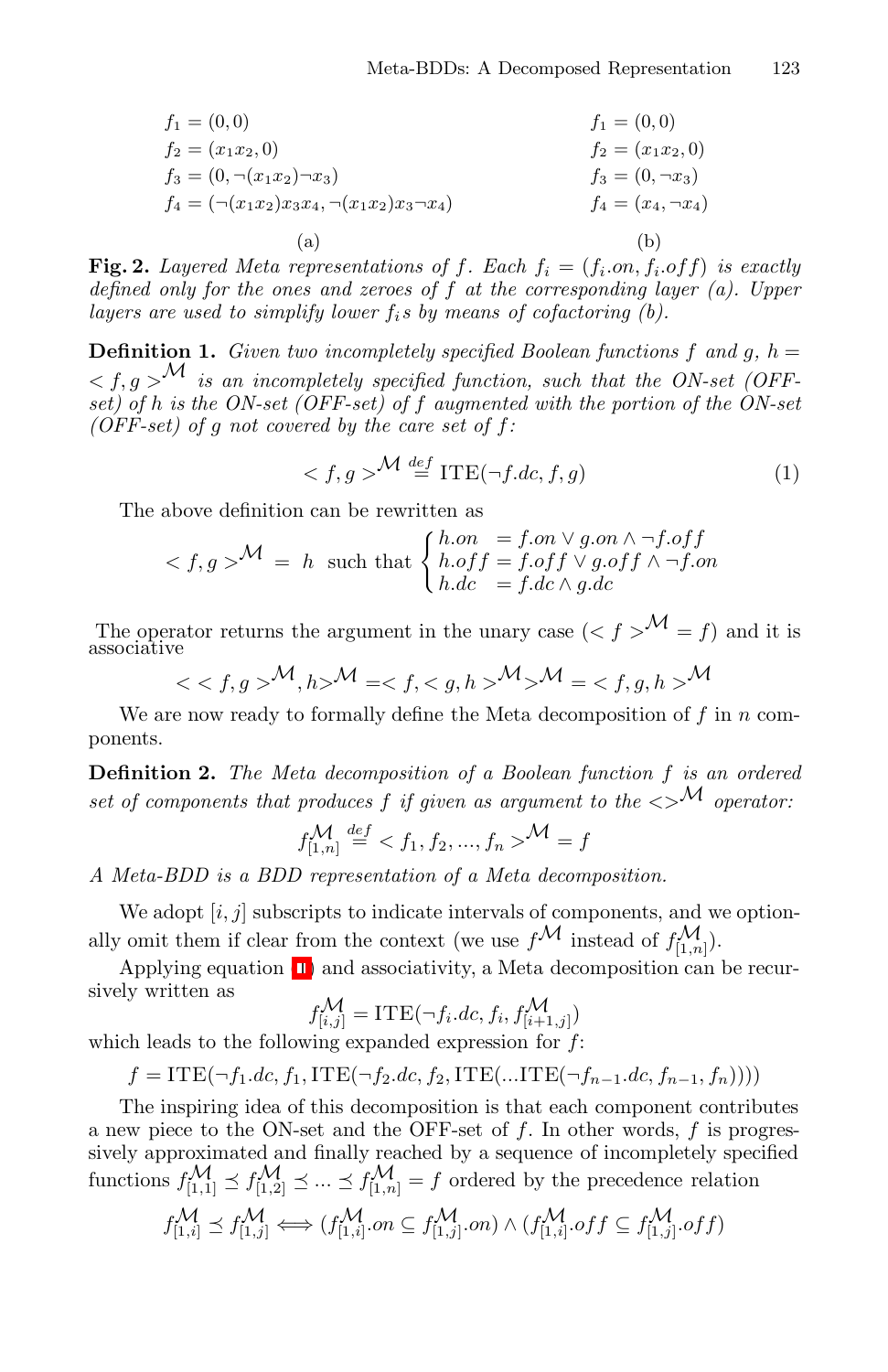The functions have non decreasing ON-set and OFF-set, and the last one coincides with f.

We have a degree of freedom in selecting the sequence of functions converging to f. Starting from canonical conjunctive decomposition, we adopt the idea of projecting f onto growing sets of variables, so that  $f_{[1,i]}^{\mathcal{M}}$  captures the ones and zeroes of f at the upper i layers (i.e. the BDD paths reaching 0 or 1 *forall* variables at the lower levels  $(x > x_i)$ ). We thus choose  $f_{[1,i]}^{\mathcal{M}}(x_1, ..., x_i)$  such that

$$
f_{[1,i]}^{\mathcal{M}}(x_1, ..., x_i).on = \forall (x > x_i).f
$$
  

$$
f_{[1,i]}^{\mathcal{M}}(x_1, ..., x_i).off = \forall (x > x_i).\neg f
$$

The  $f_{[1,i]}^{\mathcal{M}}$  function is represented by the first i terms of the Meta decomposition  $f_1, ..., f_i$ . The definition does not provide a rule to uniquely compute the  $f_i$  components, given f. In fact, we have here another degree of freedom, as the  $f_i$  term is partially "covered" by the previous ones  $(*i*)$ . So we might leave it partially unspecified, or better exploit this fact (as in [\[5\]](#page-12-3)) and simplify the lower layers by cofactoring them with the don't care set of the upper ones:  $f_i = f_{[1,i]}^{\mathcal{M}} \downarrow f_{[1,i-1]}^{\mathcal{M}} \cdot dc.$ 

Since the don't care set of  $f_{[1,i-1]}^{\mathcal{M}}$  is the intersection of the don't care sets of the first  $i-1$  components  $\left(\hat{M}\atop{[1,i-1]} \right]$   $dc = \bigwedge_{j=1}^{i-1} f_j \right]$  dc, )we avoid computing it and we apply to  $f_i$  a chain of cofactors:  $f_i = f_{[1,i]}^{\mathcal{M}} \downarrow f_1 \cdot dc \downarrow f_2 \cdot dc \downarrow \ldots \downarrow f_{i-1} \cdot dc$ . This would simplify the representation of Figure  $2(a)$  to the form  $(b)$ , which is obviously simpler.

**Meta-BDDs and Conjunctive Decompositions.** Meta decompositions include McMillan's conjunctive decomposition as the particular case with  $f_{[1,i]}^{\mathcal{M}}$  on = 0 for all  $i \leq n$  and  $f_{[1,i]}^{\mathcal{M}}$  of  $f = \forall (x > x_i) \neg f = \neg \exists (x > x_i) \neg f$ . Given the above assumptions, the *i*-th component of  $f^{\mathcal{M}}$  is  $f_i = (0, \neg \exists (x >$  $x_i$ ).f  $\downarrow \exists (x > x_{i-1}).f$ , where the OFF-set is the complement of McMillan's generic conjunctive term.

**Variable Ordering and Grouping.** The ordering applied to the definition of a Meta-BDD is not required to be the same as the BDD ordering. Moreover, layers can be extended to groups of variables, i.e. each  $x_i$  in the previous definitions is a set of variables instead of a single variable. This has the advantage of reducing the number of layers in the decomposition, where each layer includes a set of variables (and the corresponding edges to terminals).

In our implementation, we observed best performance when using the same order for variables and layers, and grouping variables. For the cases we addressed (100 to 200 state variables), reasonable group sizes are 10 to 30 variables. Dynamic variable ordering is supported, provided that variable layers are rebuild each time a new variable order is produced. The overhead we experienced for this transformation is low compared to sifting time, and to the overall cost of image computations, since rebuilding variable groups is a linear operation and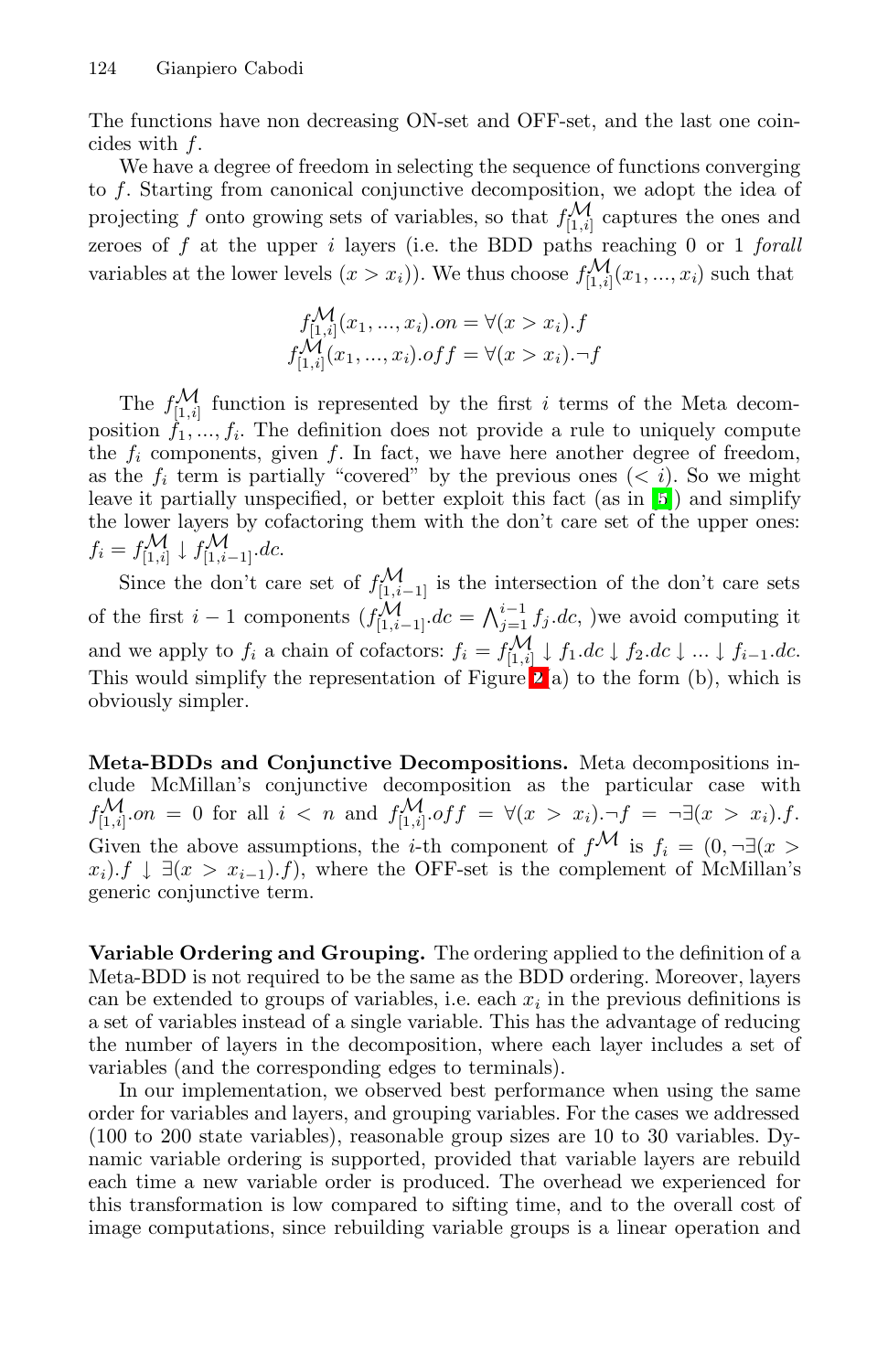transforming a Meta-BDD from old layers to new ones is a variant of the BDD to Meta-BDD transformation (described in the next section).

**Meta-BDDs and Canonicity.** Meta-BDDs are canonical under conditions similar to McMillan's decomposition, i.e. that layer simplifications are done through constrain cofactor. Canonicity guarantees constant time equality check, but our experience in sequential reachability shows that we may give it up whenever non canonical representations produce memory reduction.

This is often the case for Meta-BDDs, where a **conditional** application of **reduction and constrain simplification** may filter out the decompositions producing benefits and abort the bad ones. This is a major point for the efficiency in our implementation where reductions and cofactorings are controlled by BDD size based heuristic decisions.

We also experienced the "restrict" cofactor [\[9\]](#page-12-8), with worse results on the average, compared with controlled application of constrain. A possible reason for this fact is that restrict guarantees good local optimizations of individual functions, but operations involving restricted functions may blow up when combining terms with different restrict optimizations.

#### **4 Symbolic Operations on Meta-BDDs**

We describe in this section how basic Boolean operators can be applied to Meta-BDD decompositions. In particular, we will concentrate on the operations required by sequential verification tasks: standard logic operators and quantifiers. Our procedures are here proposed for the canonical case, and we omit for simplicity heuristic decision points for conditional application of reductions and cofactor simplifications.

First of all, Meta BDDs provide a constant time Not operation whose result is again a Meta-BDD. In fact, since Boolean negation swaps zeroes with ones,  $\neg f^{\mathcal{M}}$  is computed by simply swapping the  $(f_i \cdot on, f_i \cdot off)$  couples.

Going to BDD/Meta-BDD conversions and Apply-like operations, we operate them through a layered process, which is inspired by [\[10\]](#page-12-9), where BDD operations are performed through a breadth–first two phase (Apply-Reduce) technique. But our method is implicit, we operate breadth–first through layer–by–layer iterations on the T-ROBDD implicit structure, represented by BDDs.

Figure [3](#page-8-0) shows how we convert a BDD to a Meta-BDD. We initially assign all terminal edges to the bottom layer, i.e. we initialize all Meta-BDD components to 0, except the last one. Then we perform reduction and constrain simplification.

Reduction and constrain simplification are shown in Figure [4.](#page-8-1) METAREDUCE is a bottom–up process which finds BDD nodes with both cofactors pointing to the same terminal. The merged edges are moved to the upper layers. MetaCon- $STRAIN$  (Figure  $4(b)$ ) operates the cofactor based simplification. The reduction and constrain operations are here represented by dedicated procedures, as post– processing steps of Meta-BDD operations. For best performance, they can be integrated within breadth–first manipulations, and operated by layers as soon as possible.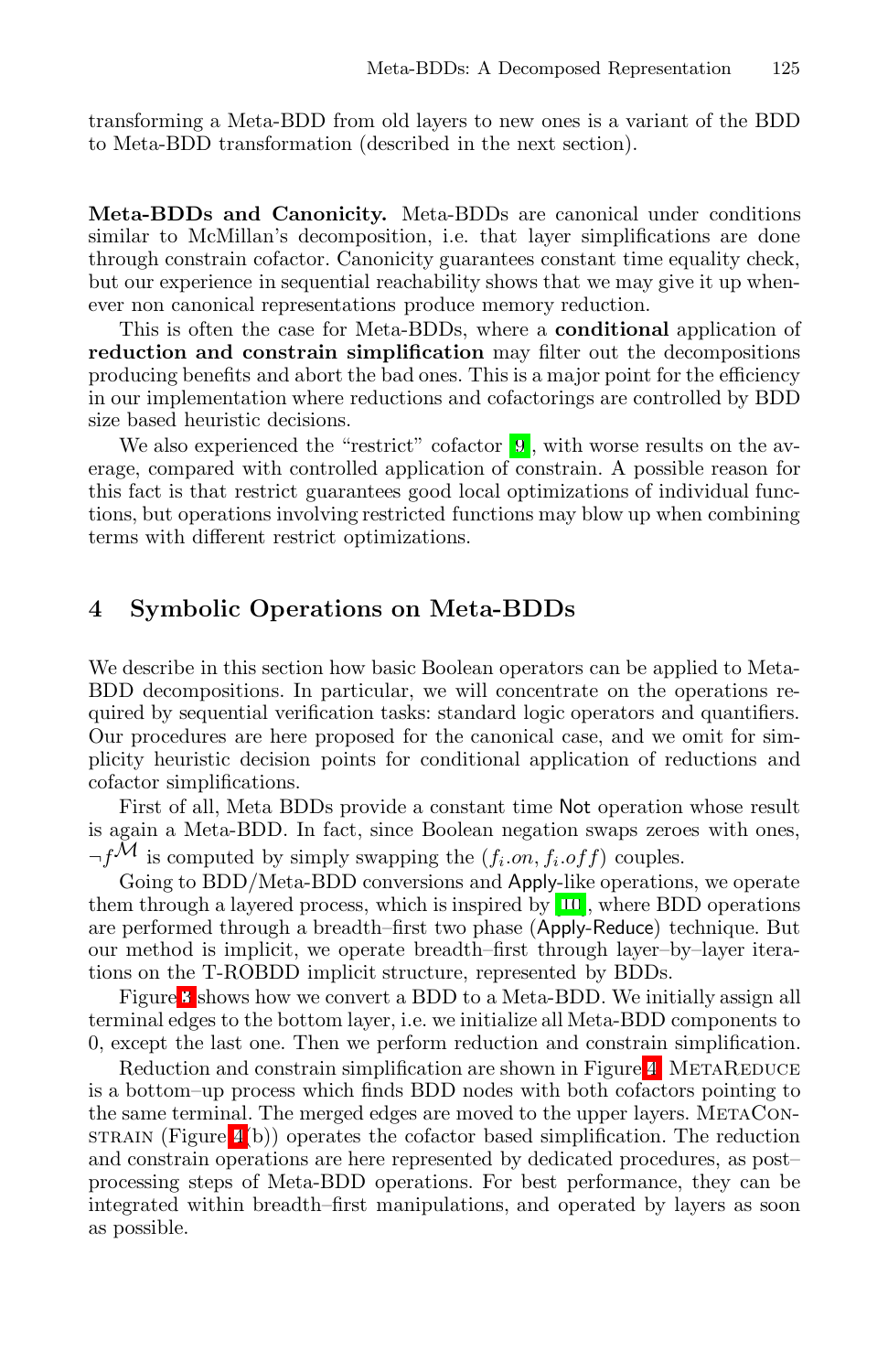

<span id="page-8-0"></span>**Fig. 3.** *Converting a BDD to Meta-BDD. All terminal edges are initially assigned to the bottom (*n−*th) layer. They are moved to the proper upper layers by the reduction procedure. constrain simplification is finally operated*

| METAREDUCE $(f^{\mathcal{M}})$<br>for $i = n - 1$ downto 1<br>$f_i. on \leftarrow f_i. on \vee \forall (x > x_i) . f_{i+1}. on$<br>$f_i.$ of $f \leftarrow f_i.$ of $f \vee \forall (x > x_i).$ $f_{i+1}.$ of f<br>$f_{i+1} \leftarrow f_{i+1} \downarrow f_i$ .dc | METACONSTRAIN $(f^{\mathcal{M}})$<br>for $i=1$ to $n-1$<br>for $i = i + 1$ to n<br>$f_i \leftarrow f_i \downarrow f_i \, dc$ |
|--------------------------------------------------------------------------------------------------------------------------------------------------------------------------------------------------------------------------------------------------------------------|------------------------------------------------------------------------------------------------------------------------------|
| (al                                                                                                                                                                                                                                                                | (b)                                                                                                                          |

<span id="page-8-1"></span>**Fig. 4.** *Reduction (a). Terminal edges are moved upward by a bottom-up iterative process. Move is achieved by adding the reduced part to* fi*, then deleting it from*  $f_{i+1}$ *usingcofactor. Constrain based simplification (b). A double iteration is operated to avoid explicit computation of*  $f_i^{\mathcal{M}}$  *dc.* 

As an example of Apply operation, we show the conjunction (MetaAnd) procedure. Disjunction is obtained for free in terms of complementation and conjunction. The proposed algorithm is based on the following theorem

**Theorem 1.** Let  $f_{[j,i]}^{\mathcal{M}}$  and  $g_{[j,i]}^{\mathcal{M}}$  be Meta decompositions, then

<span id="page-8-3"></span>
$$
f^{\mathcal{M}}_{[j,i]}\wedge g^{\mathcal{M}}_{[j,i]}=\mathcal{M}
$$

*with* r<sup>i</sup> *computed as:*

$$
r_i. on = \bigvee_{l=1}^{i} f_l. on \land \bigvee_{l=1}^{i} g_l. on
$$
  

$$
r_i. of f = f_i. of f \land \neg \bigvee_{l=1}^{i-1} g_l. on \lor g_i. of f \land \neg \bigvee_{l=1}^{i-1} f_l. on
$$

**Proof Sketch.** Let us consider conjunction as a symbolic breadth–first visit of the product automaton of f and g. The set of paths reaching 0 at the i–th layer is given by the paths where either f or g are 0 at the i–th layer, and they are not 1 at the upper ones  $(< i)$ <sup>[4](#page-8-2)</sup>. The set of paths to 1 is given by the paths where both automata  $(f \text{ and } g)$  reach 1 at one of the first i layers.

Figure [5\(](#page-9-0)a) shows our algorithm for conjunction.  $f'$  and  $g'$  are used to collect the overall ON-sets of the upper components  $(\bigvee_l f_l \cdot on \text{ and } \bigvee_l g_l \cdot on \text{ in The-}$ orem [1\)](#page-8-3). Explicit computation of the above terms would be in contrast with

<span id="page-8-2"></span>Due to the cofactor based simplification,  $f_i$ .of  $f$  ( $g_i$ .of  $f$ ) could intersect the onset of upper components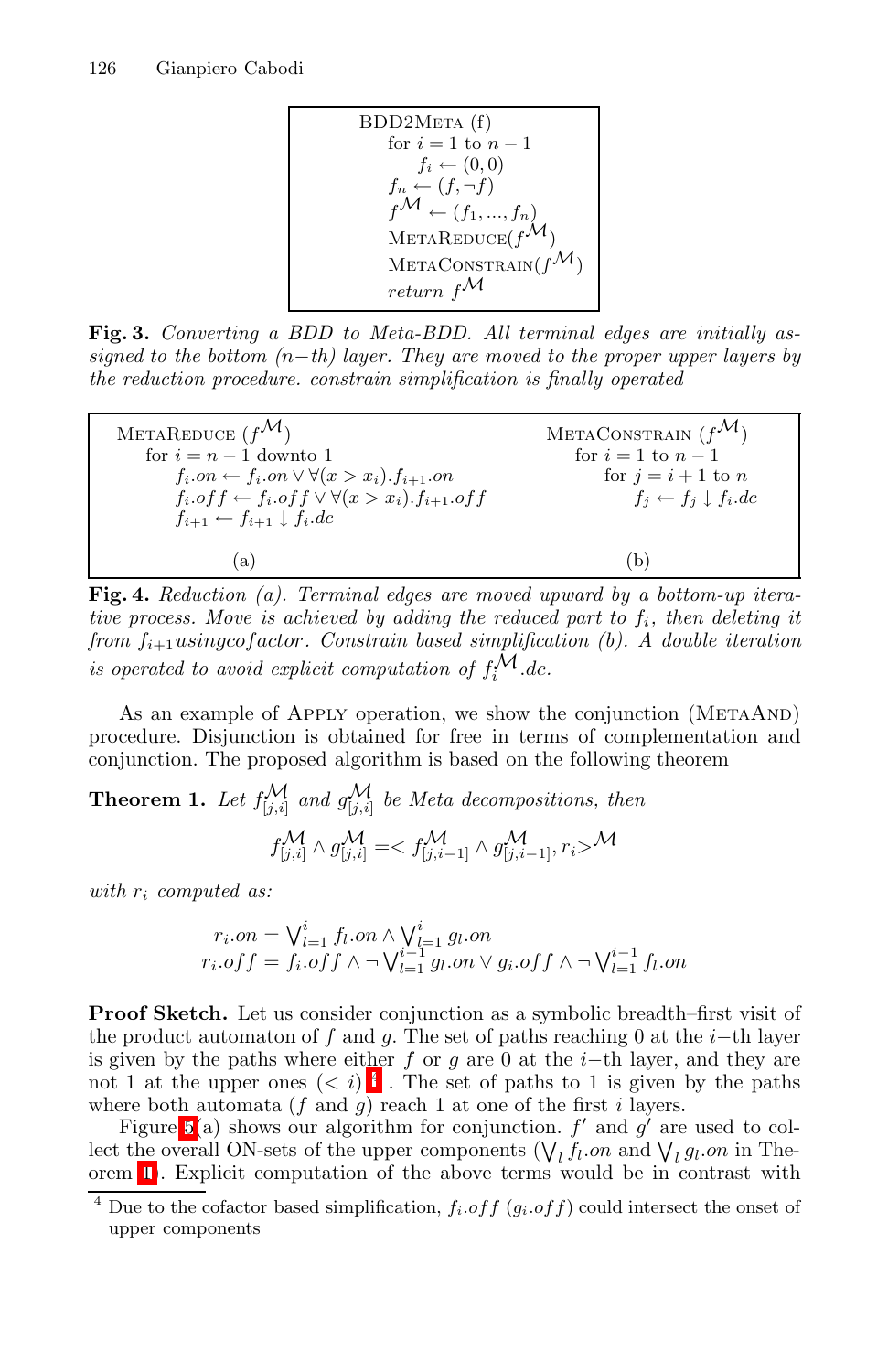

<span id="page-9-0"></span>**Fig. 5.** *Breadth–first computation of Boolean And (a) and existential quantification (b). The layers of the result are computed through top–down layered visits of the operands*

the purposes of the decomposed representation. We thus interleave the layer computations with cofactoring based simplifications, which allow us iteratively projecting  $f'$  and  $g'$  on decreasing subsets of the domain space. Cofactoring is done both to keep BDD sizes under control, and to achieve a preliminary reduction. Full bottom-up reduction and final constrain simplification are explicitly called as last steps.

Existential quantification (METAEXIST procedure) is shown in Figure [5\(](#page-9-0)b). Computation is again top-down, and based on the following theorem

**Theorem 2.** Let  $f_{[i,j]}^{\mathcal{M}}$  be a Meta decomposition, then

$$
\exists S. f^{\mathcal{M}}_{[i,j]} = <\exists S. f_i, \exists S. (\neg f_i. off \land f^{\mathcal{M}}_{[i+1,j]}) >^{\mathcal{M}}
$$

**Proof Sketch.** Let us again concentrate on the layered automaton view of  $\exists S. f_{[i,j]}^{\mathcal{M}}$ . The existential quantification <sup>[5](#page-9-1)</sup> of the first component  $(\exists S.f_i)$  captures all ones and zeroes reached at the i-th layer of the non reduced result (other ones/zeroes might be hoisted up when reducing lower levels). The ones and zeroes at lower layers ( $> i$ ) are computed working with  $f_{[i+1,n]}^{\mathcal{M}}$  (lower layers of the operand). But spurious ones introduced by cofactor transformations could produce wrong (overestimated) ones, so we need to force 0 within the OFF-set of the i-th component.

The algorithm of Figure [5\(](#page-9-0)b) uses  $f'$  to accumulate the filtering function (conjunction of complemented OFF-sets). We do not represent  $f'$  as a mono-

<span id="page-9-1"></span><sup>5</sup> We compute the existential quantification of an incompletely specified function as  $\exists s.f = (\exists S.f. \text{on}, \forall S.\neg f. \text{off})$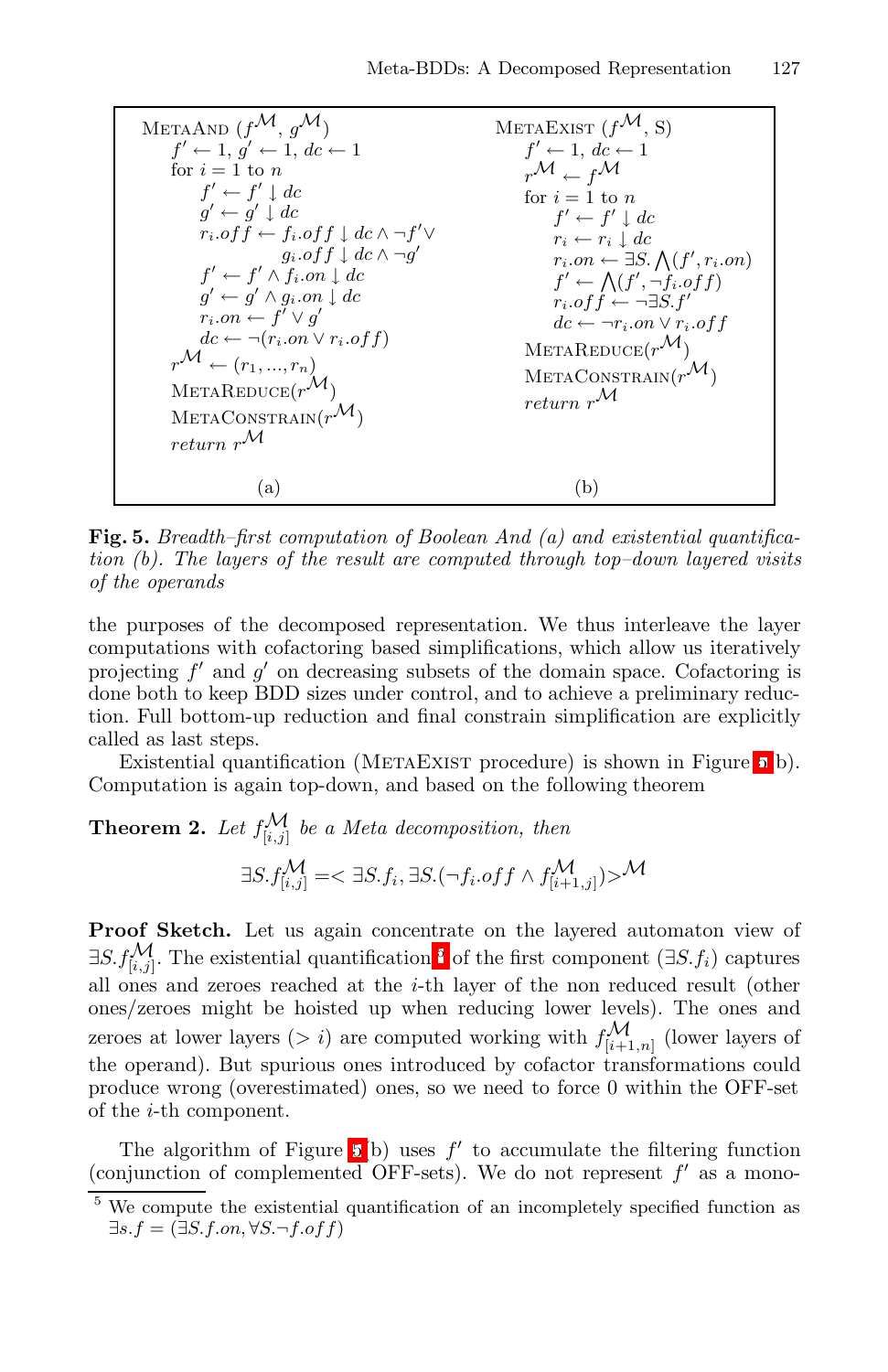lithic BDD, since this would again be a violation of our primary goal (decomposition). We thus use "clustered" BDDs (partitioned conjunctions performed under threshold control), and we also interleave layer computations with cofactor simplifications (as in METAAND).

Existential quantification is by far the most important (and expensive) operation in symbolic reachability analysis. Due to its combined usage with conjunction within image/preimage computations, BDD packages provide the so called "relational product" or "and-exist" operator, a recursive procedure specifically concieved to avoid the explicit intermediate BDD generated as a result of conjunction before existential quantification. We did the same with Meta-BDDs, and we implemented a METAANDEXIST procedure (not shown here) which properly integrates the previously shown METAAND and METAEXIST algorithms.

### **5 Experimental Results**

The presented technique has been implemented and tested within a home-made reachability analysis tool, built on top of the Colorado University Decision Diagram (CUDD) package [\[11\]](#page-12-10). The experiments shown here are limited to reachability analysis of Finite State Machines, as a first and general framework, unrelated from the verification of specific properties. Our main goal is to prove that the sequential behavior of the circuits presented can be analyzed with relevant improvements by using Meta-BDDs. Combinational verification as well as BDD based SAT checks are other possible applications of Meta-BDDs.

We present data for a few ISCAS'89-addendum [\[12\]](#page-12-11) benchmarks and some other circuits [\[13](#page-12-12)[,15\]](#page-12-13). They have different sizes, within the range of circuits manageable by state-of-the-art reachability analysis techniques. We only report here data for the circuits we could traverse with some gain. The benchmark circuits we tried without any significant result are: s1269, s1423, s1512, s5378. We argue this is mainly due to the fact that no relevant cases of independent or conditionally independent variables are present in the state sets of those circuits. Table [1](#page-10-0)

|                          |    |                |                              | <b>BDDs</b> |         | Meta-BDDs      |                 |     |                   |                  |
|--------------------------|----|----------------|------------------------------|-------------|---------|----------------|-----------------|-----|-------------------|------------------|
| Circuit                  | FF | D              | <b>States</b>                | $BDD_{pk}$  | Mem     | Time (Sift)    | $BDD_{pk}$ Mem  |     | Time (Sift)       | R<br>${}_{R}\!M$ |
|                          |    |                |                              | [Knodes]    | [MB]    | [s]            | [Knodes] [MB]   |     | [s]               |                  |
| s3271                    |    |                | $116 16 1.31\cdot10^{31}$    |             |         | Time-out       | 782             | 214 | 7973 (1190)       | 7.7              |
| s3330                    |    |                | $132 16 7.27\cdot10^{17}$    |             | Mem-out |                | 4534            |     | 356 22345 (17532) | 4.2              |
| <b>IFIFOs</b>            |    |                | $142 63 5.01 \cdot 10^{21} $ | 1169        |         | 45 3691 (3232) | 183             | 24  | 3215 (170)        | 13               |
| queue                    |    |                | $82 45 3.43\cdot10^{11}$     | 387         | 27      | 1873(1750)     | 132             | 21  | (350)<br>921      | 19               |
| Rotator <sub>16</sub>    | 32 |                | $2 1.00 \cdot 2^{32} $       | 65          | 14      | 25(23)         | 12 <sub>1</sub> | 5   | 1(0)              |                  |
| Rotator <sub>32</sub>    | 64 | 2 <sup>1</sup> | $1.00 \cdot 2^{64}$          |             | Mem-out |                | 390             | 17  | (602)<br>831      |                  |
| $5$ pinner <sub>16</sub> | 33 |                | $2 1.00 \cdot 2^{33} $       | <b>30</b>   | 5       | 7<br>(4)       |                 |     | 2(1)              |                  |
| $Spinner_{32}$           | 65 |                | $2 1.00 \cdot 2^{65} $       |             | Mem-out |                | 244             | 20  | (331)<br>417      |                  |

<span id="page-10-0"></span>**Table 1.** *Comparing BDDs and Meta-BDDs in reachability analysis. 266 MHz Pentium II, memory limit 400 MB, time limit 36000 s.*

collects statistics on the circuit used, and the results obtained. For each circuit it first shows some common statistics: the number of latches (FF), the sequential depth (D), and the number of reached states (States). We then compare traversals based on the same image heuristic (IWLS95 by Ranjan et al. [\[14\]](#page-12-14)), with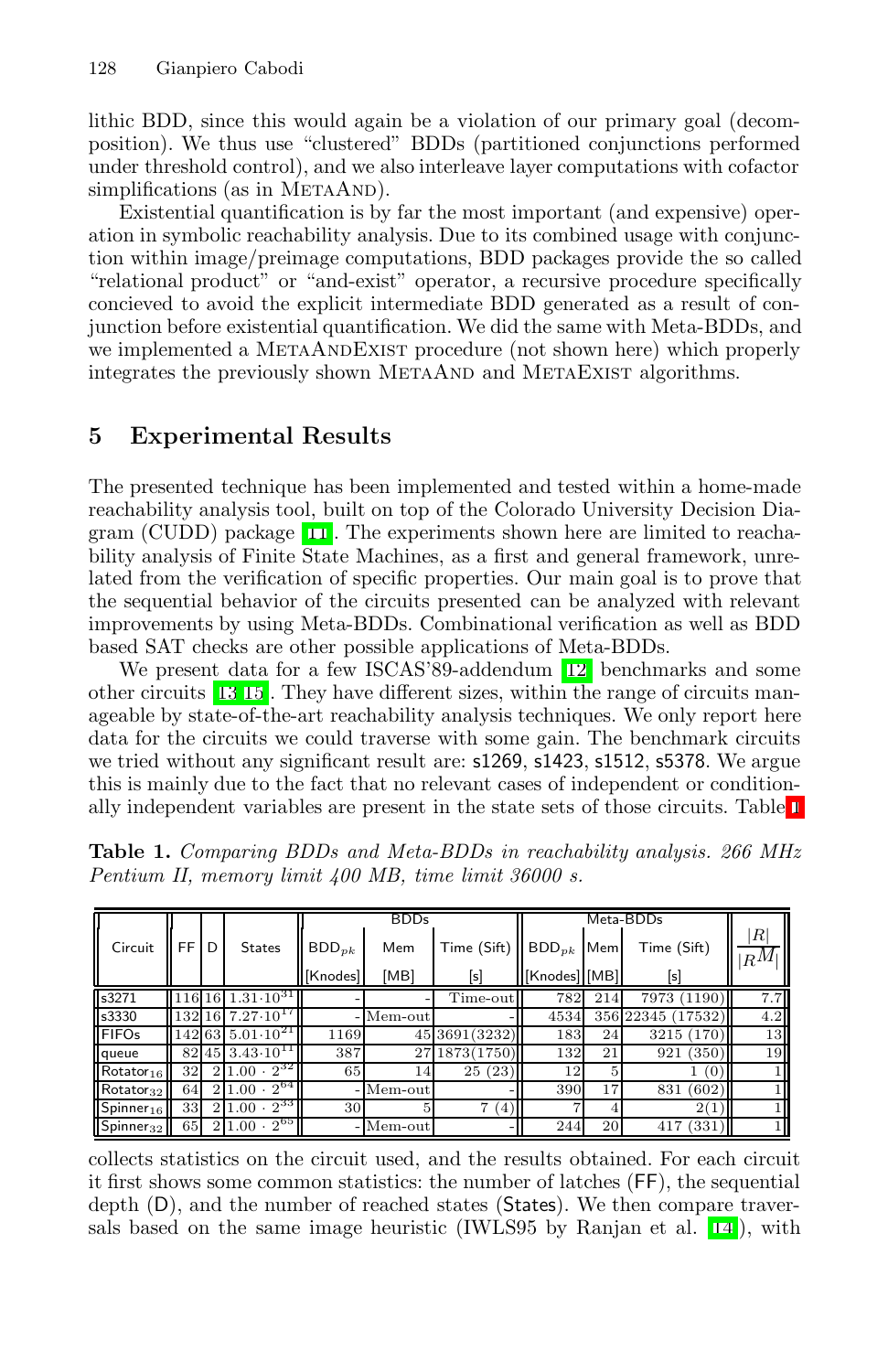standard BDDs and Meta-BDDs. Since conjunctively partitioned transition relations are not critical in terms of BDD size, we use Meta-BDDs only for state sets (and intermediate product of image computations). For both techniques we show peak live BDD nodes  $(BDD_{pk})$ , maximum memory usage (Mem) and CPU time (Time) with explicit indication of sifting time. We finally show the ratio BDD vs. Meta-BDD size for reachable state sets  $(|R|/|R^M|)$ .

s3271 and s3330 are known to be hard to traverse circuits, both for time and memory costs. FIFO is a freely modified version of the example used in [\[5\]](#page-12-3), whereas queue is a queue model from the NuSMV [\[15\]](#page-12-13) distribution. Rotator [\[13\]](#page-12-12) has two stages. An input register (subscript 16/32 is register size) is fed by primary inputs. An output register stores a rotated copy of the inputs register. The number of rotated bits is determined by a five bits control input. All states are reachable, but image computation is exponentially complex since the early quantification scheme pays the dependence of the output (input) register bits from all input register (primary input) bits. Spinner [\[13\]](#page-12-12) is a similar circuit, where the input register can be loaded with the output register, too. These are both cases in which conditional independence can be efficently factored out by Meta-BDDs, in order to achieve relevant gains in intermediate image steps (even though no gains are shown in reachable states).

In all cases Meta-BDDs were able to "compress" reachable state sets and to produce overall improvements. The first two circuits could not be completed with standard BDDs in the adopted experimental setup.

Memory gains are clearly visible from peak BDD nodes, memory usage, and reachable state sets size ratio [6](#page-11-0). The overhead introduced to work with the decomposed form is visible in the reduced ratio sifting time vs. total time (except for the larger example, s3330 where sifting still dominates) and time reductions are mainly due to the smaller BDDs involved in computations.

### **6 Conclusions and Future Work**

We propose a BDD based decomposition for Boolean functions, which extends conjunctive/disjunctive decompositions and may factor out variable independances and/or conditional independances with gains not achievable by standard BDDs.

Our work includes and extends [\[5\]](#page-12-3), by proposing a representation closed under negation and applicable to a wider range of BDD based problems, and by exploring non-canonicity in terms of heuristically controlled decomposition and simplification steps. Experimental results on benchmark and home made circuits show relevant gains agaist standard BDDs in symbolic FSM traversals. Future works will investigate heuristics, and application to real verification tasks.

#### **Acknowledgement**

The author thanks Fabio Somenzi for the FIFOs, Rotator and Spinner source descriptions.

<span id="page-11-0"></span>The ratio  $|R|/|R^M|$  is 1 in the case of Rotator and Spinner because the reachable state set is the entire state space (a constant function both with BDDs and MEta-BDDs). The BDD gains in those circuits are related to intermediate image BDDs.